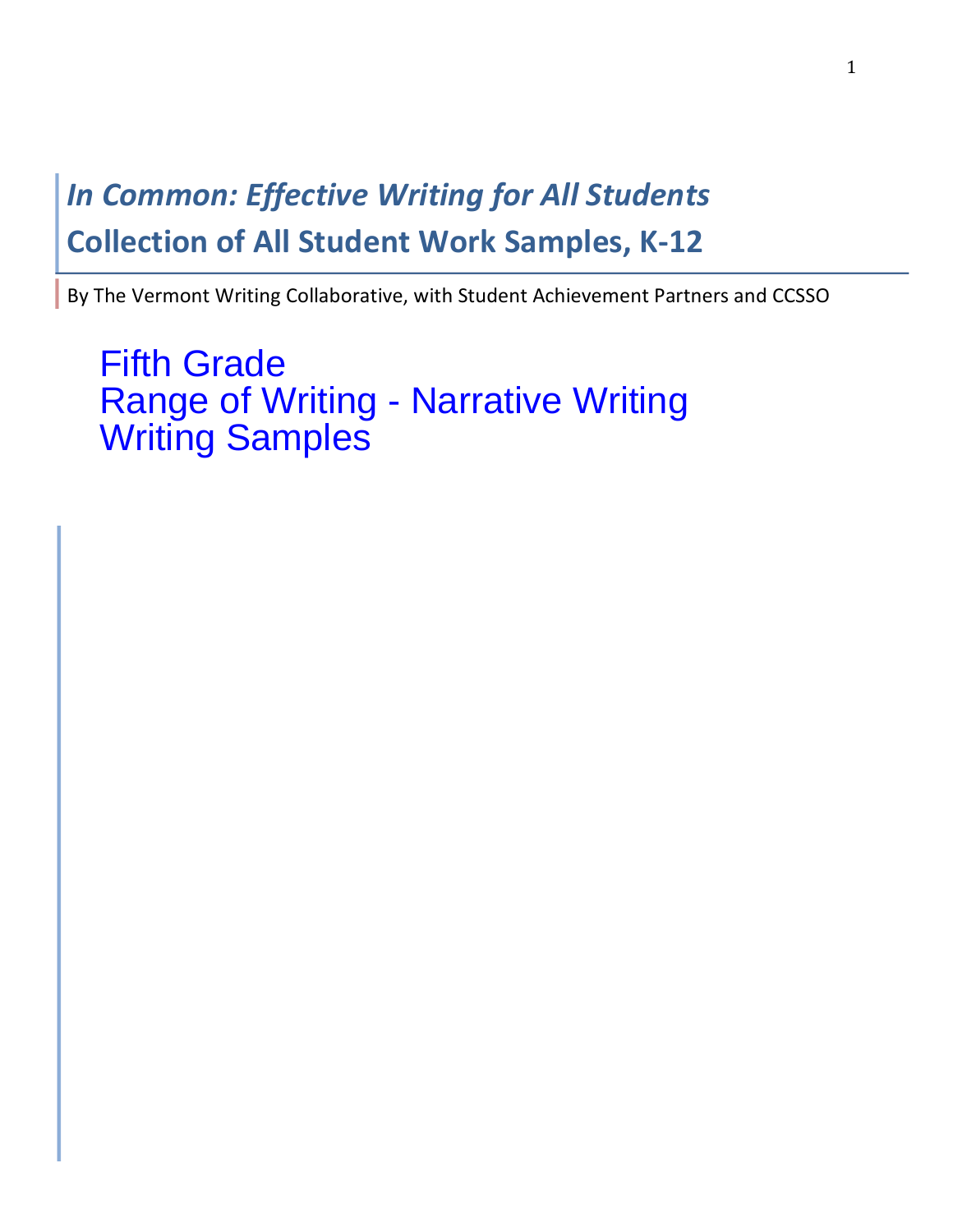# **Narrative**

**Grade 5**

## **Range of Writing**

#### Frustration

**Orients the reader by establishing a situation and introducing a narrator** 

**Uses narrative** 

**events**

**Uses a variety of transitional words, phrases, and clauses to manage the sequence of** 

**responses of characters to situations**

**techniques to develop events** and **show the** 

I dip my fountain pen into the ink container. I place the pen on the paper. What will be the first words of the Declaration of Independence? They must be convincing, but also get the message to King George that we want to be free. After waiting for what seems like an hour, I print the words: "*The Colonists of the new land want to*"…No! that won't do. The words must be more convincing. I crumble the paper and throw it across the room. I dip the pen again and place the pen on a new clean sheet of paper. Now I print the words: "*We hold these truths to be self-evident that all men are created equal"*…No! that will go later in the paper, I scream, now ripping up the paper. I'm so angry that when I dip my pen it splatters on my white cuff. After an hour I decide on the first words: "*When in the course of human events it becomes necessary for one people to dissolve the political bonds…*" Yes! those will be the first words of the Declaration of Independence, I say leaping for joy. **Uses concrete words and phrases and sensory details to convey experiences and events precisely** 

> **Provides a conclusion that follows from the narrated events**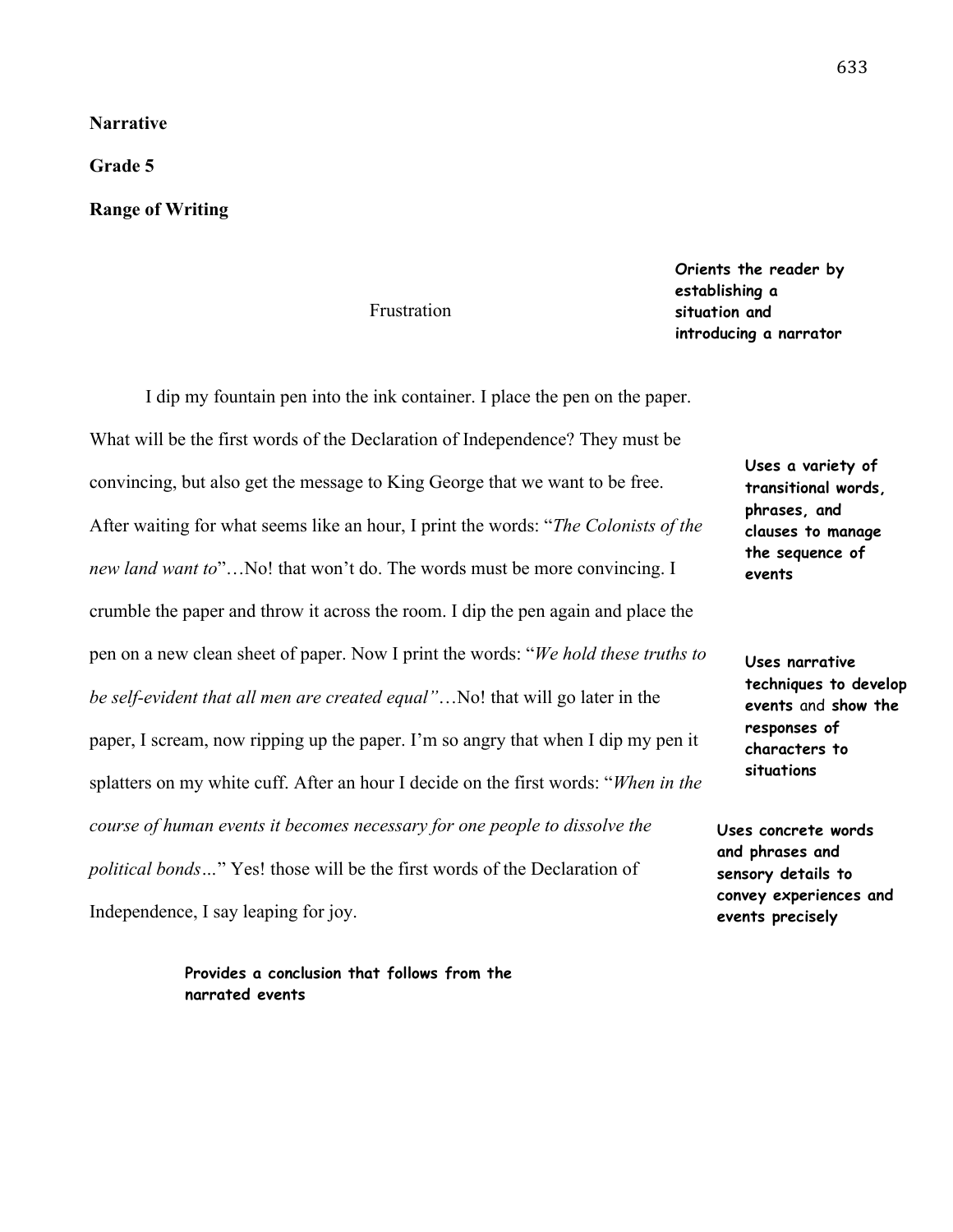In this fifth-grade historical narrative, written as part of a unit on the American Revolution, the writer focuses on one event, the writing of the Declaration of Independence. The first three sentences effectively give a sense of the time period and provide historical context using well-chosen details (the fountain pen, the Declaration, and King George). Even in this very brief piece, transitions are needed to manage the sequence of events. Transitional words and phrases *("Now", "After waiting for what seems like an hour")* allow the event to unfold naturally. The writer uses both dialogue and description to show Jefferson's frustration and to bring the piece to a satisfying conclusion.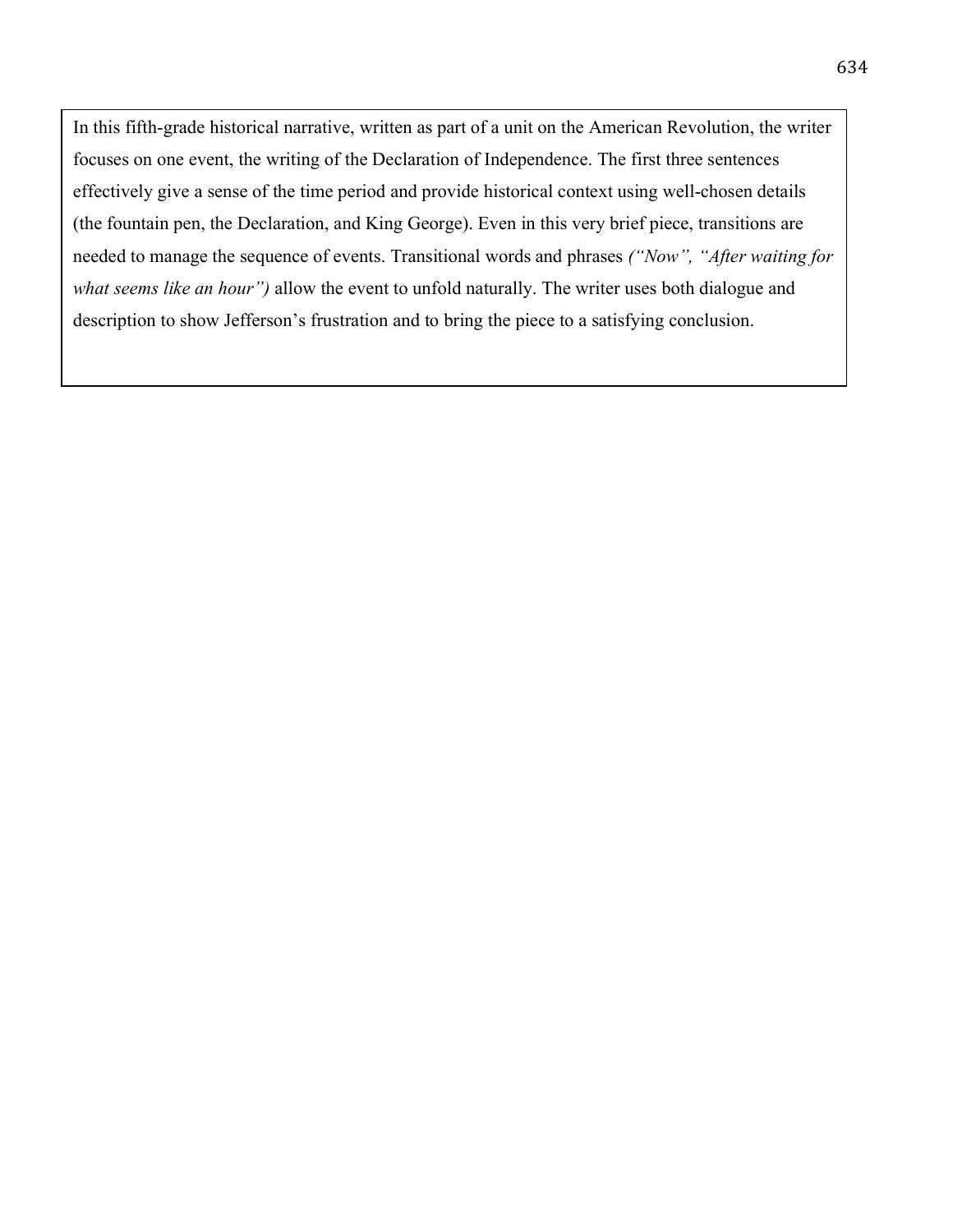### **File Name: N5R Frustration**

**Narrative**

**Grade 5**

### **Revised and Edited for Student Use**

## Frustration

I dip my fountain pen into the ink container. I place the pen on the paper. What will be the first words of the Declaration of Independence? They must be convincing and also get the message to King George that we want to be free. After waiting for what seems like an hour, I print the words "*The Colonists of the new land want to . . ."* No! That won't do. The words must be more convincing. I crumble the paper and throw it across the room. I dip the pen again and place the pen on a new, clean sheet of paper. Now I print the words "*We hold these truths to be self-evident, that all men are created equal* . . . " "No! That will go later in the paper," I scream, now ripping up the paper. I'm so angry that when I dip my pen, ink splatters on my white cuff. After an hour, I decide on the first words: "*When in the course of human events it becomes necessary for one people to dissolve the political bonds . . .*" "Yes! Those will be the first words of the Declaration of Independence," I say, leaping for joy.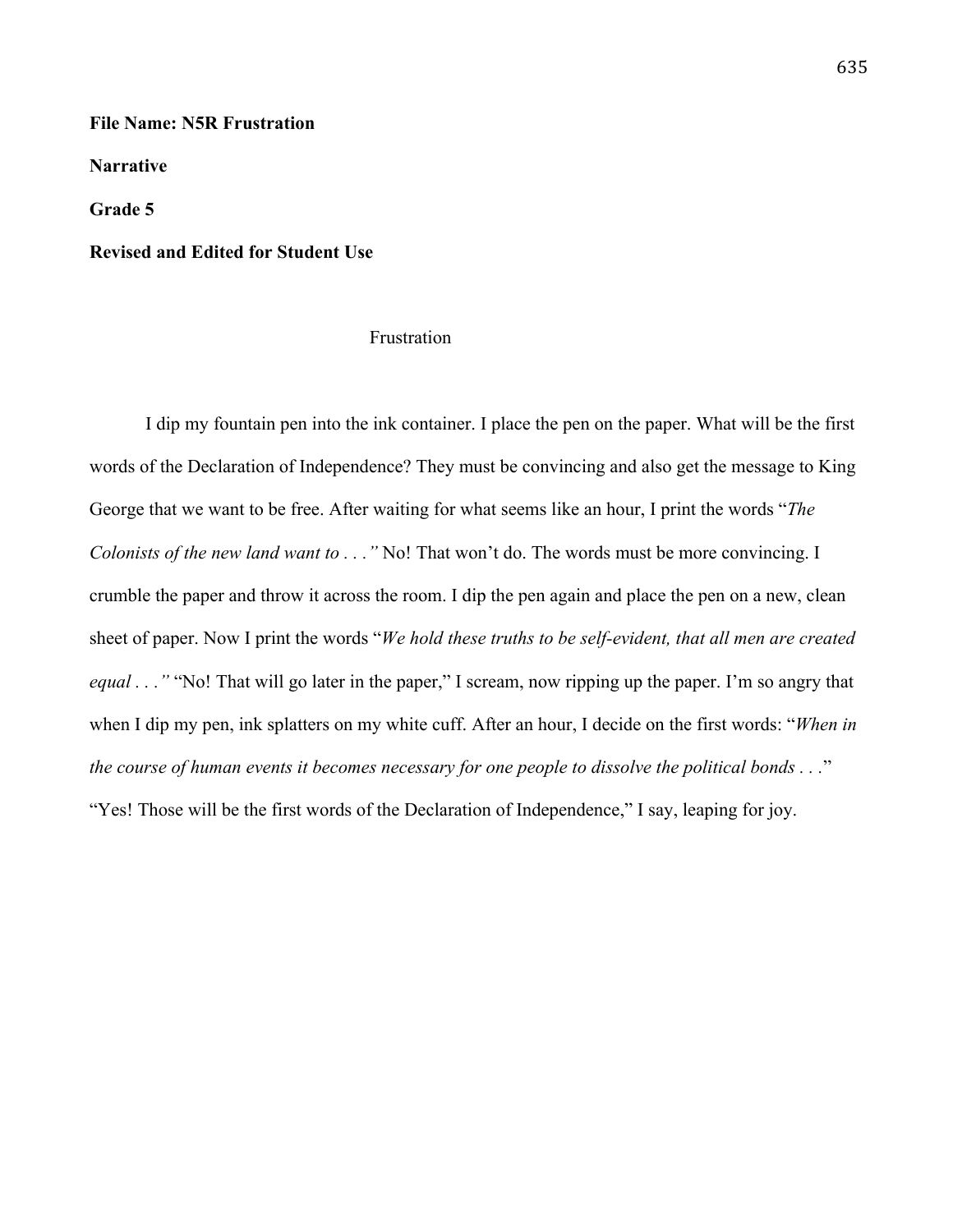**File Name: N5R Frustration**

**Narrative**

**Grade 5**

**Range of Writing**

## Frustration

I dip my fountain pen into the ink container. I place the pen on the paper. What will be the first words of the Declaration of Independence? They must be convincing, but also get the message to King George that we want to be free. After waiting for what seems like an hour, I print the words: "*The Colonists of the new land want to*"…No! that won't do. The words must be more convincing. I crumble the paper and throw it across the room. I dip the pen again and place the pen on a new clean sheet of paper. Now I print the words: "*We hold these truths to be self-evident that all men are created equal"*...No! that will go later in the paper, I scream, now ripping up the paper. I'm so angry that when I dip my pen it splatters on my white cuff. After an hour I decide on the first words: "*When in the course of human events it becomes necessary for one people to dissolve the political bonds…*" Yes! those will be the first words of the Declaration of Independence, I say leaping for joy.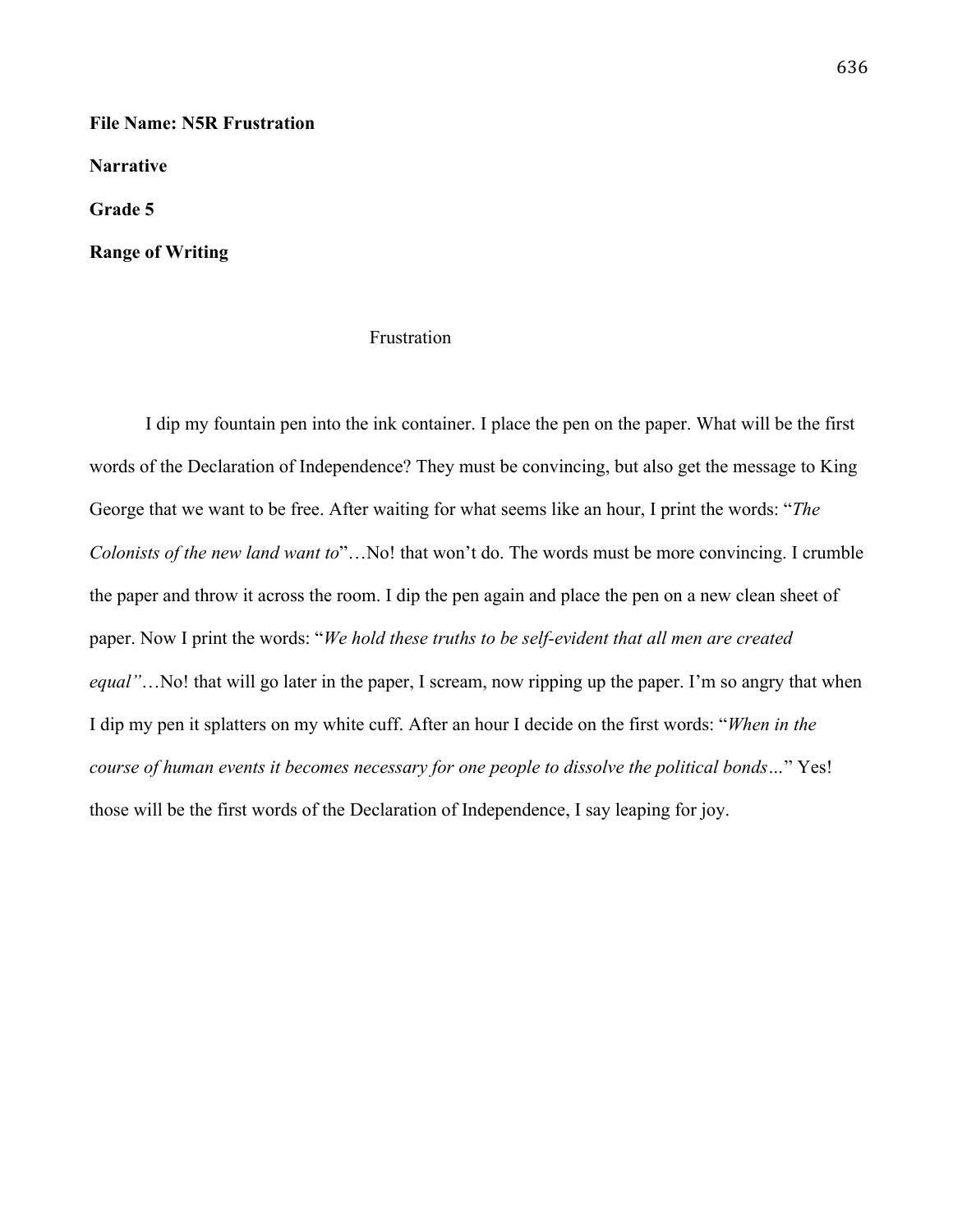**File Name: N5R Tooth Trouble**

**Narrative** 

**Grade 5**

**Range of Writing**

# **Tooth Trouble**

"Charlie if you don't like your oatmeal just tell me and I'll get you som **Orients the reader by** cereal." Mom said looking over the table with a puzzled face. Her daughter, Charlie, short for Charlene was chewing her favorite food slowly and carefully and she was making a funny face. Charlie's twin sister, To was doing the same thing. "We like oatmeal, but we don't want to disturb them **responses of characters to introducing characters Uses dialogue and description to show the situations**

said Tess.

"Disturb who?" asked Aaron, their older brother. He shook his curly black hair nd looked strangely at Mom. She looked back and shrugged.

Tess and Charlie threw back their tiny red cropper heads and showed their

**Establishes a situation** 

teeth. They each wiggled one and smiled. "Looth tooth." said Aaron getting up

from the table and putting on his backpack.

"Looth tooth." said Tess and Charlie at the same time. They were walking out the door with Aaron to catch the bus. Mom followed them out the door and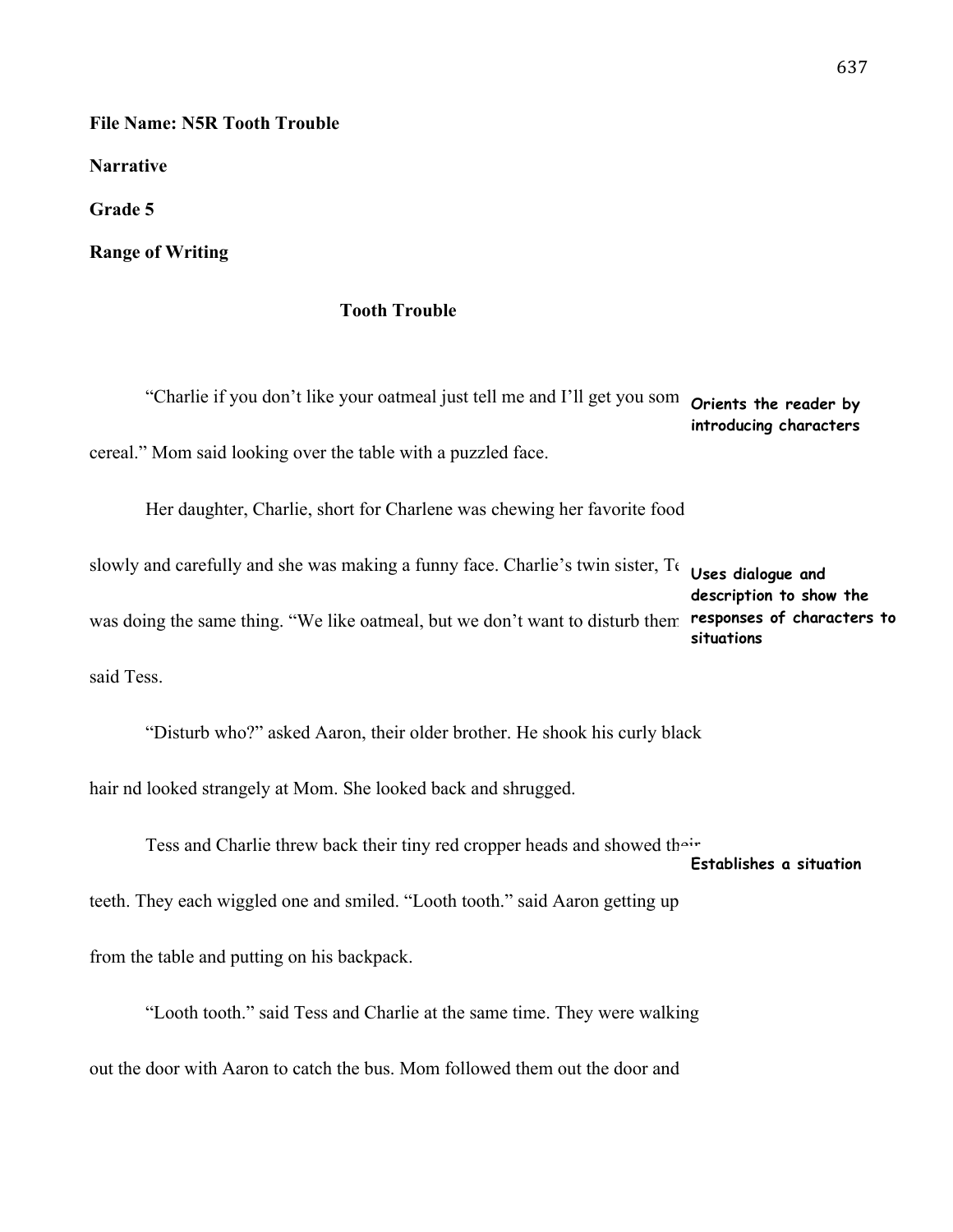got into the car to go to work.

"Bye kids, see you after school!" called Mom backing out of the driveway.

On the bus Charlie and Tess decided to tell thier best best friend Molly first about thier teeth. When they got to school they ran into kindergaten room faster than Aaron could run to the eighth grade room. In the class room they met the very person they wanted to see, Molly Stagburn.

"Molly! Molly, guess what?" yelled the twins.

"What?" said Molly.

"We have loose teeth!" said the twins with a big smile. A look of horror spred across Molly's face.

Oh, no!" she said.

"My big brother Zack said that when one tooth comes out the rest come out too. He knowes everything becausf he's almost in third grade." Tess and Charlie almost cried.

At snack they only ate one cracker each, and at lunch they decided not to eat at all.

After lunch, their teacher, Mrs. Tellen noticed they where looking sort of pale. **Uses description to develop events**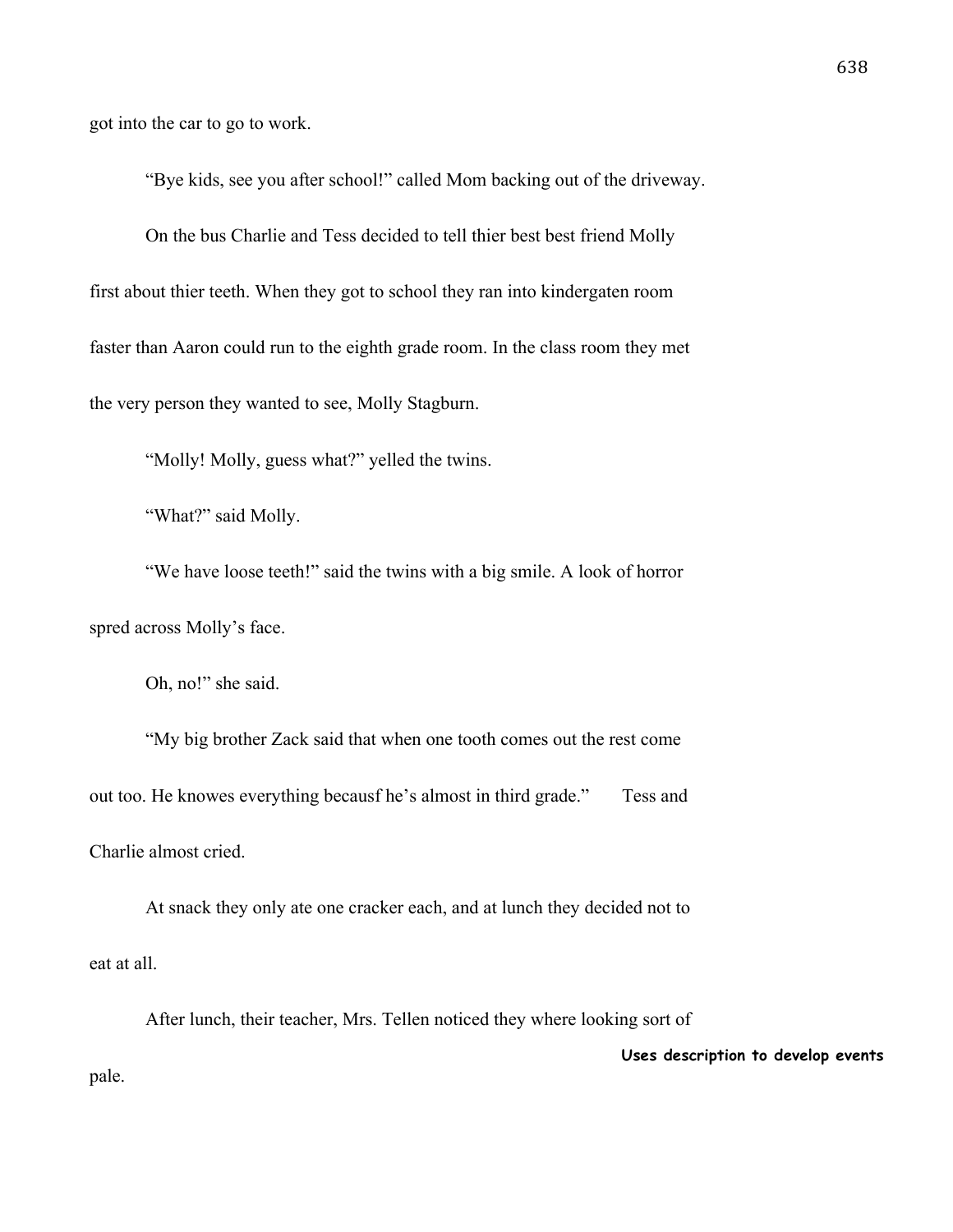"Charlie, Tess, are you feeling all right?"

"No," they replied.

"Oh dear, I suppose I should call your mother," she sighed and walked over to the phone.

Half an hour later the twins found themselfs in the back of their mothers car.

"Girls, I would like you to tell me what made you sick. Was it something you

ate?" Charlie and Tess looked at each other.

**Uses a variety of transitional words and phrases to manage the sequence of events.**

"Actually Mom, we haven't eaten all day," said Tess.

"But you told me what you wanted. Did you change your minds?"

"No. but we didn't want all our teeth to fall out."

"What did Aaron tell you this time?" Mom asked rembering the time Aaron had told them that if you ate bananas, monkeys would fly out your ears. "It wasn't Aaron this time. Molly's brother said that if one tooth comes out the others come out too," said Tess as they pulled into the driveway.

"Molly's brother has a grapenut for a brain." Mom joked.

When they were inside the house, Mom put them on schools and gave them each apples. Almost emediatly they forgot about their teeth and ate.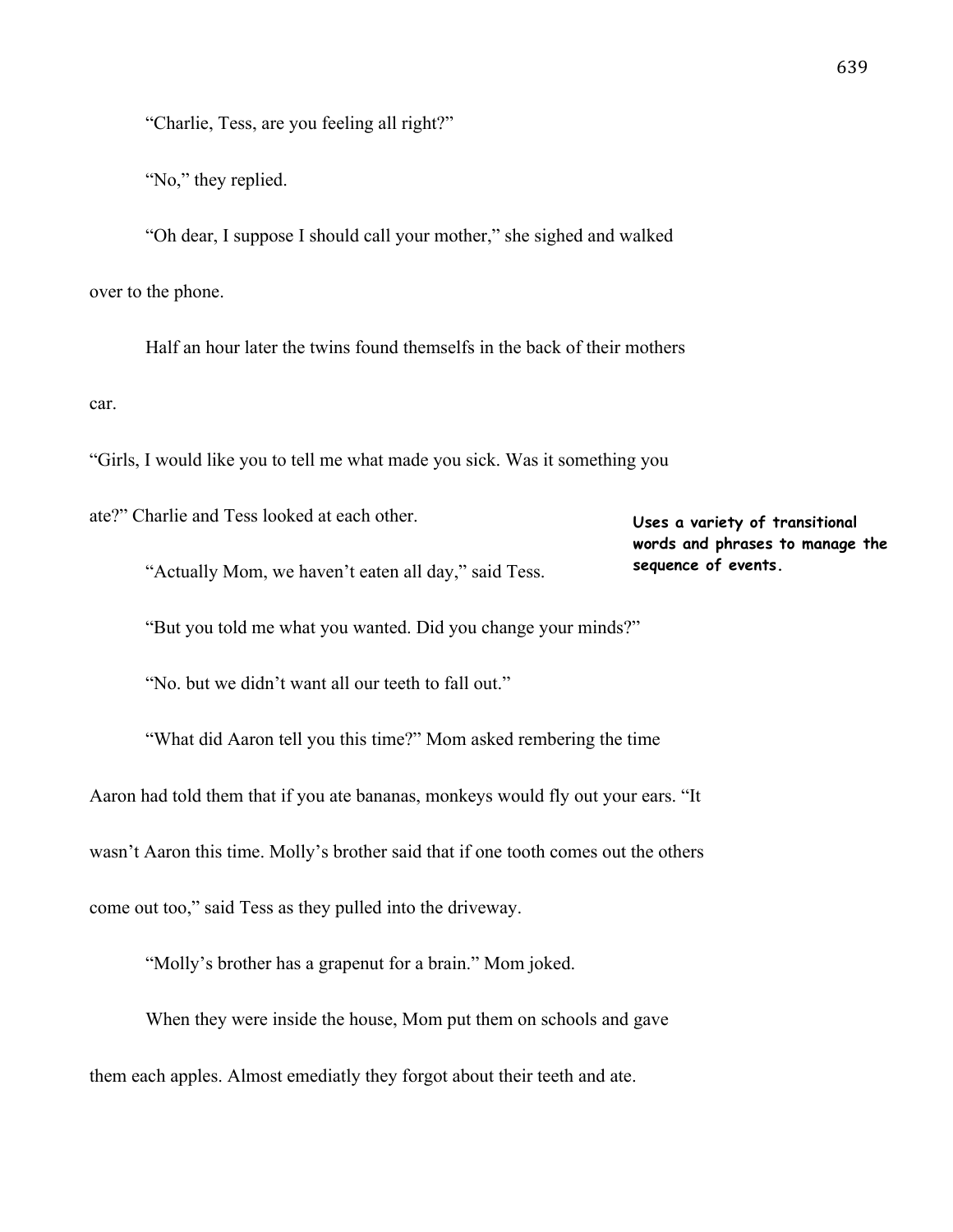"Now you listen to me. All your teeth are not going to fall out. the only way that would happen would be if Aaron punched you hard enough. If that happend I would take you to the dentist to have him look at your teeth, and I would ground Aaron for 20 years," Mom said softly.

"Hey my tooth came out!"

"Mine too!" Charlie and Tess yelled together.

"See, I told you Zack was wrong. Next time don't listen to Molly," said

Mom.

Charlie and Tess looked at Mom and smiled. They both had big gaps in

their smiles.

**Provides a conclusion that follows from the narrated events.**

THE END

**Uses concrete words and phrases and sensory details to convey events precisely**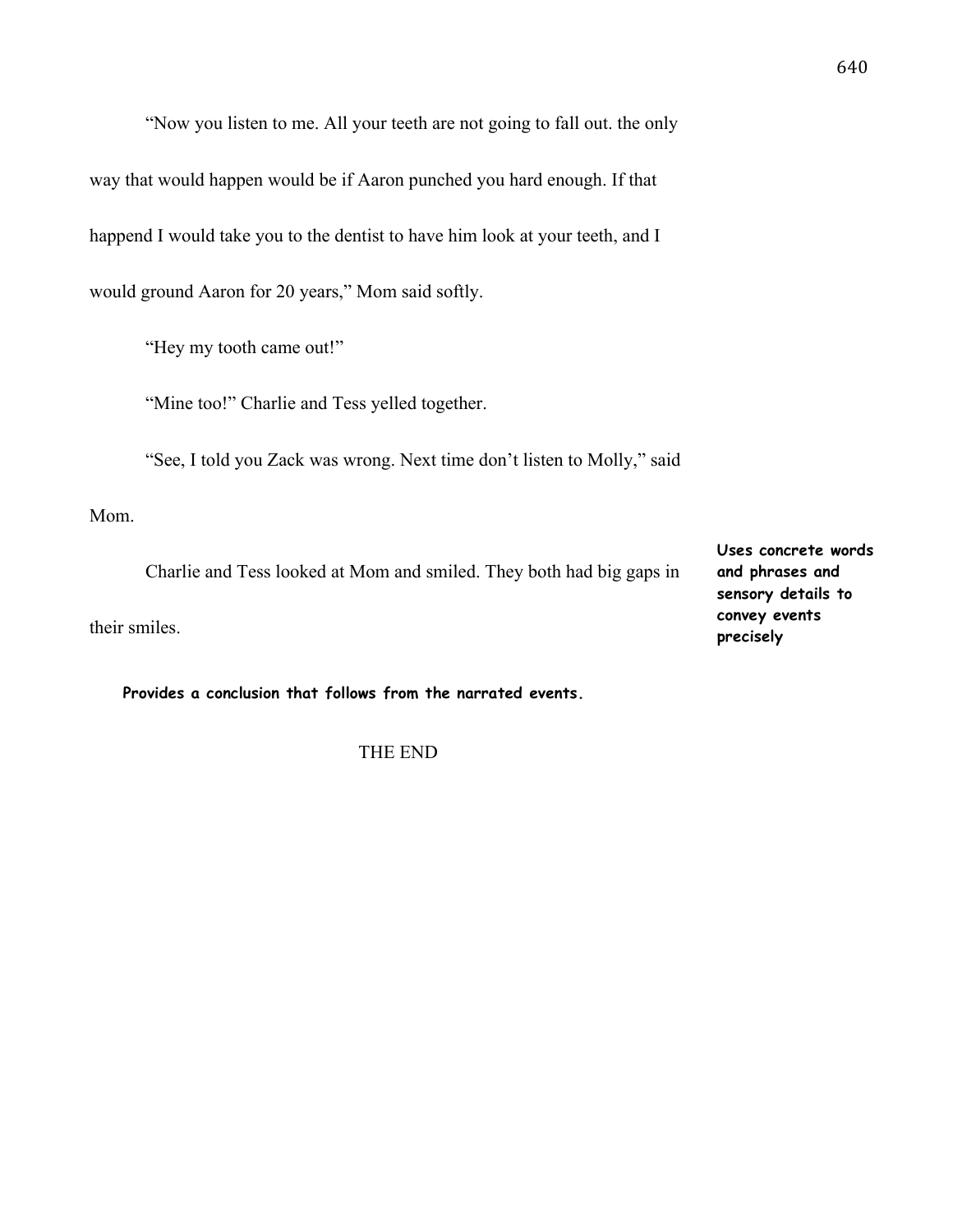This well-crafted fifth-grade narrative develops a humorous event through a series of events that  $\frac{1}{1}$ unfold naturally. The main characters in the story are introduced one at a time, orienting the reader. The situation (the twins have loose teeth) is established through actions *("They each wiggled one...")*  and dialogue *("'Looth tooth'").* The writer uses a variety of transitional words and phrases *("Half an hour later", "Almost emediately")* to manage the sequence of events. The story is advanced largely through dialogue and description. Concrete words and details *("Charlene was chewing her favorite food slowly and carefully and she was making a funny face.")* paint a vivid picture of each event for the reader. The resolution of the story is effectively presented with a well-chosen image *("They both had big gaps in their smiles.").*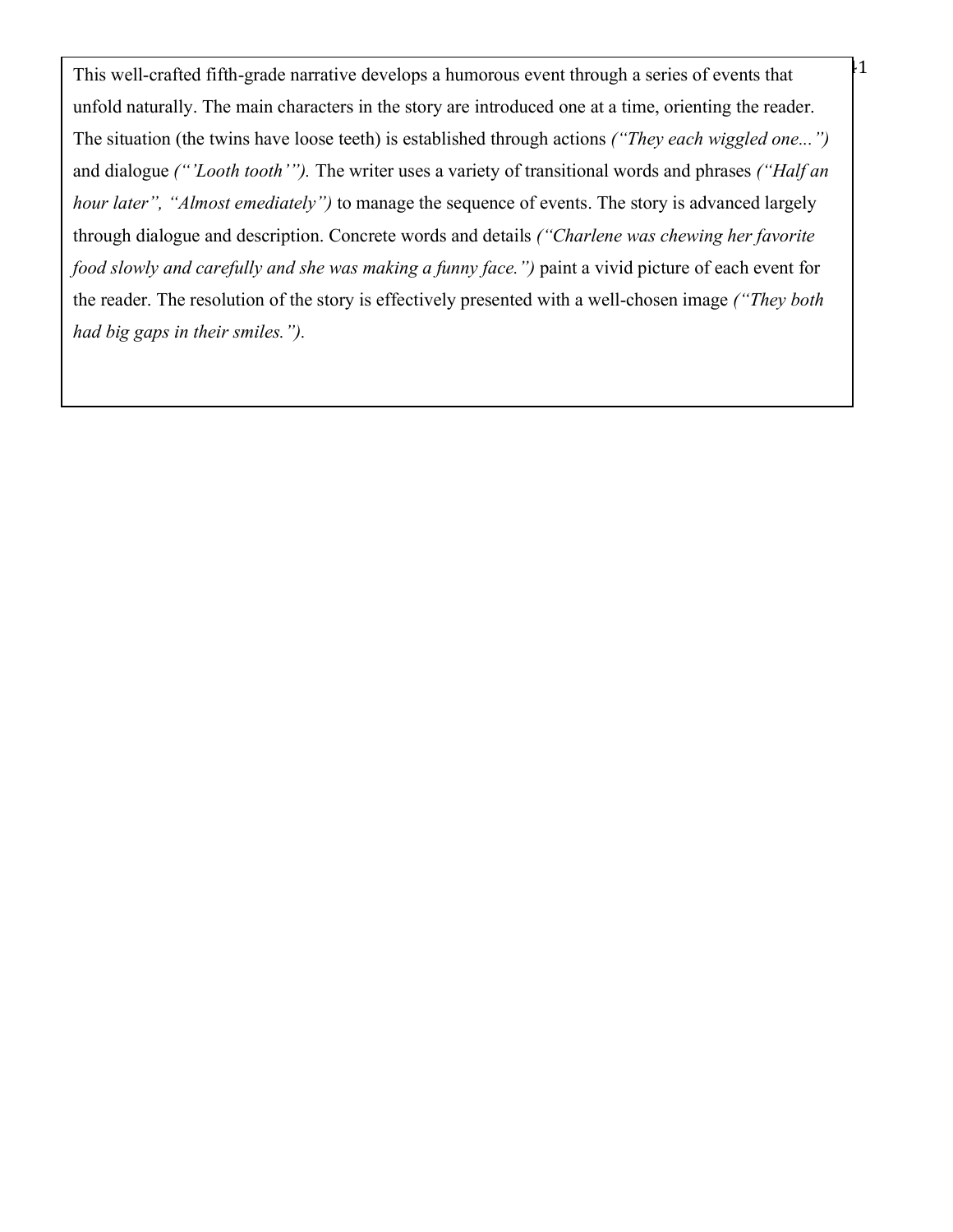#### **File Name: N5R Tooth Trouble**

**Narrative** 

**Grade 5**

# **Revised and Edited for Student Use**

## **Tooth Trouble**

"Charlie, if you don't like your oatmeal just tell me and I'll get you some cereal," Mom said, looking over the table with a puzzled face.

Her daughter, Charlie, short for Charlene, was chewing her favorite food slowly and carefully, and she was making a funny face. Charlie's twin sister, Tess, was doing the same thing. "We like oatmeal, but we don't want to disturb them," said Tess.

"Disturb who?" asked Aaron, their older brother. He shook his curly black hair and looked strangely at Mom. She looked back and shrugged.

Tess and Charlie threw back their tiny, red copper heads and showed their teeth. They each wiggled one and smiled. "Looth tooth," said Aaron getting up from the table and putting on his backpack.

"Looth tooth," said Tess and Charlie at the same time. They were walking out the door with Aaron to catch the bus. Mom followed them out the door and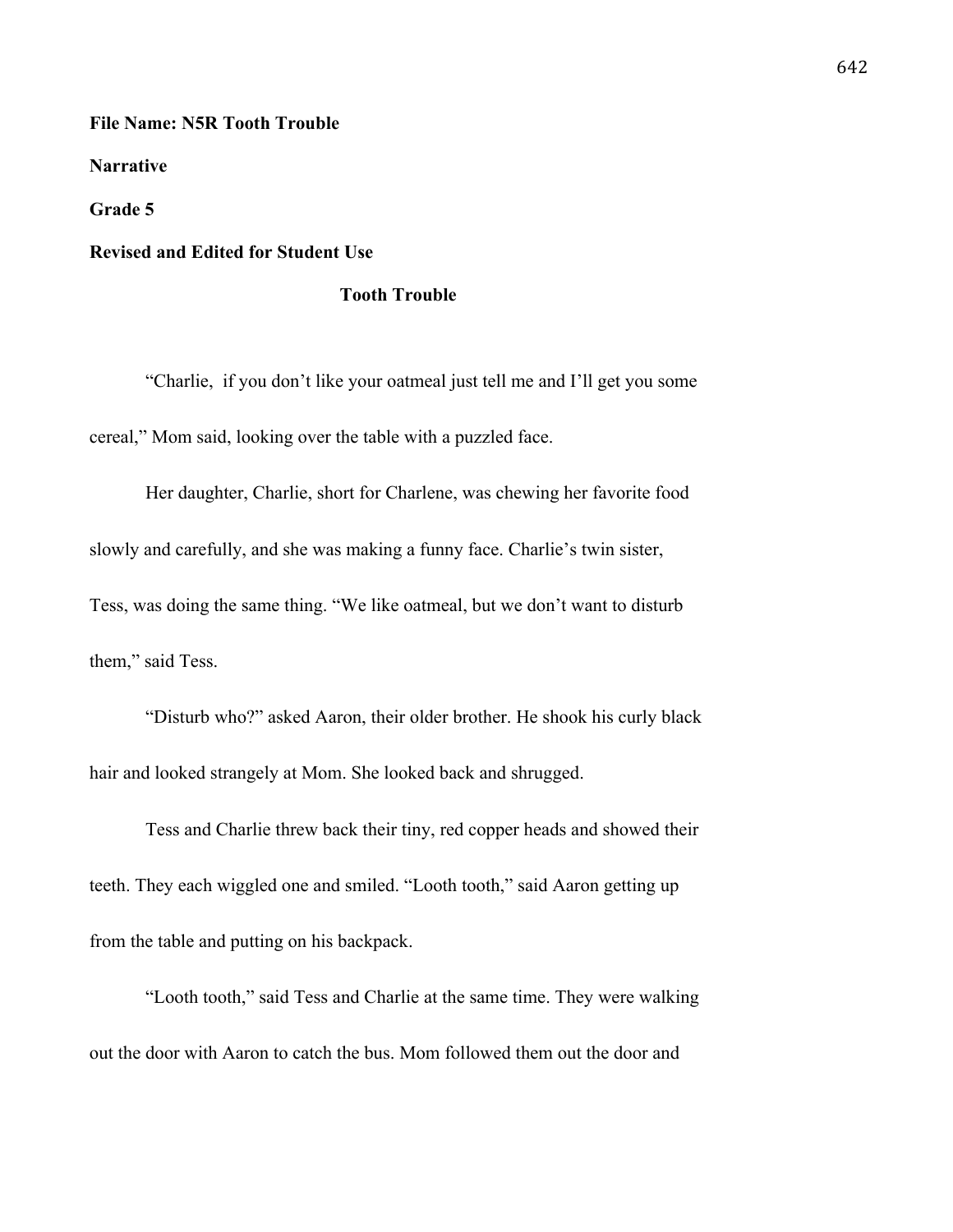got into the car to go to work.

"Bye, kids, see you after school!" called Mom, backing out of the driveway.

On the bus, Charlie and Tess decided to tell their best best friend Molly first about their teeth. When they got to school, they ran into kindergarten room faster than Aaron could run to the eighth grade room. In the classroom, they met the very person they wanted to see, Molly Stagburn.

"Molly! Molly, guess what?" yelled the twins.

"What?" said Molly.

"We have loose teeth!" said the twins with a big smile. A look of horror spred across Molly's face.

Oh, no!" she said.

"My big brother Zack said that when one tooth comes out the rest come out too. He knows everything because he's almost in third grade." Tess and Charlie almost cried.

At snack, they only ate one cracker each, and at lunch they decided not to eat at all.

After lunch, their teacher, Mrs. Tellen, noticed they where looking sort of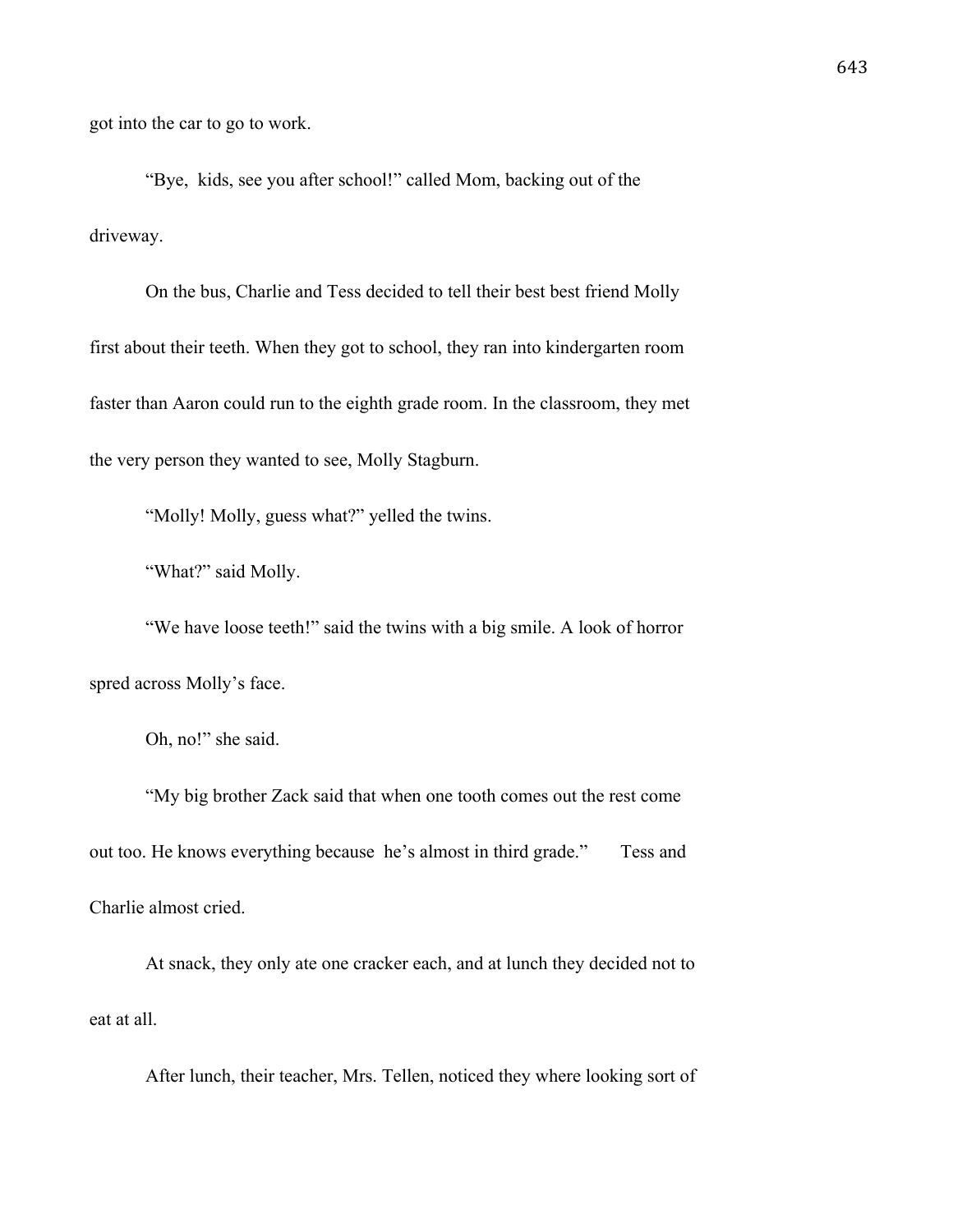pale.

"Charlie, Tess, are you feeling alright?"

"No," they replied.

"Oh dear, I suppose I should call your mother," she sighed and walked over to the phone.

Half an hour later, the twins found themselves in the back of their mother's car.

"Girls, I would like you to tell me what made you sick. Was it something you ate?" Charlie and Tess looked at each other.

"Actually Mom, we haven't eaten all day," said Tess.

"But you told me what you wanted. Did you change your minds?"

"No. but we didn't want all our teeth to fall out."

"What did Aaron tell you this time?" Mom asked remembering the time Aaron had told them that if you ate bananas, monkeys would fly out your ears. "It wasn't Aaron this time. Molly's brother said that if one tooth comes out, the others come out too," said Tess as they pulled into the driveway.

"Molly's brother has a grapenut for a brain." Mom joked.

When they were inside the house, Mom put them on stools and gave them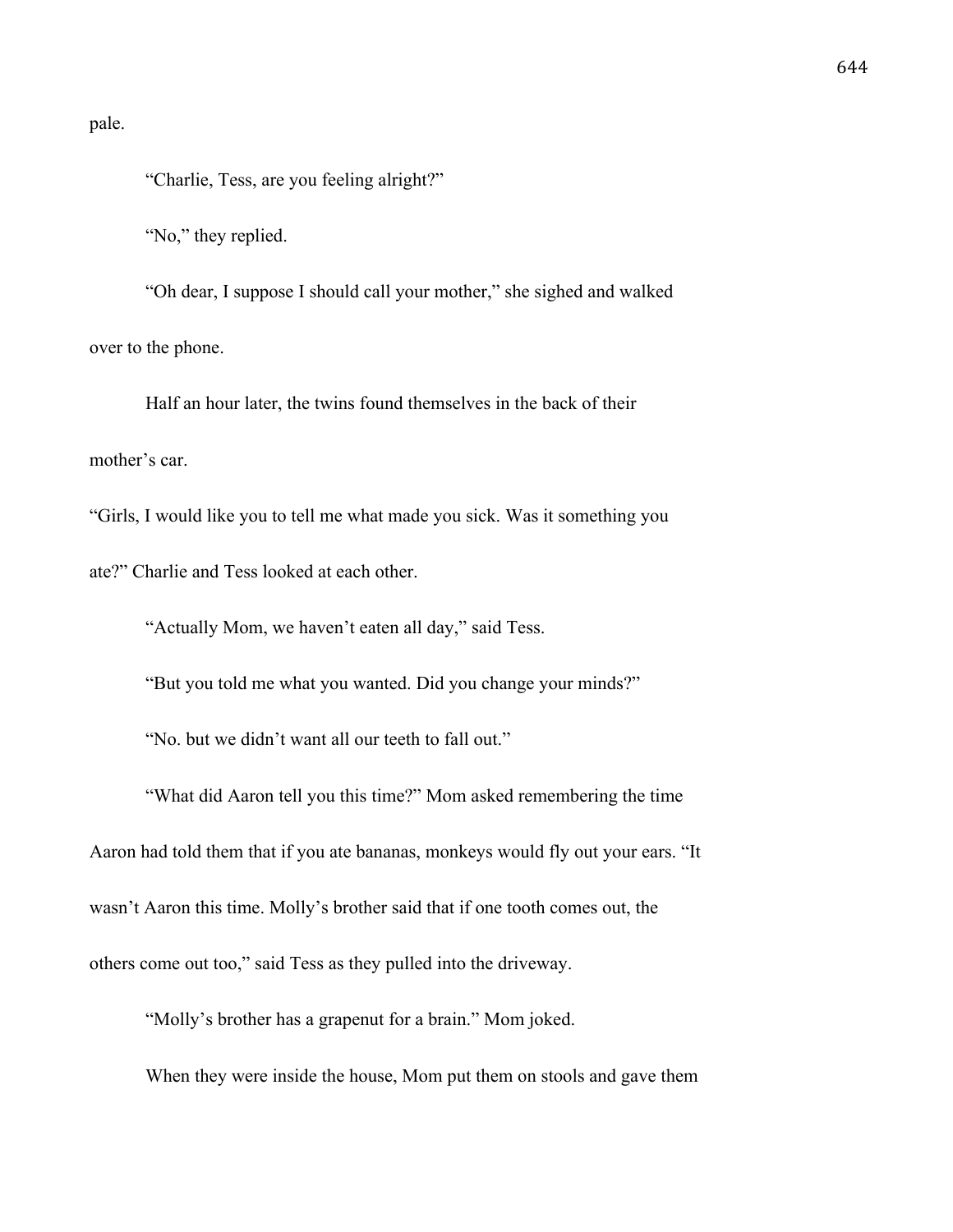each apples. Almost immediately, they forgot about their teeth and ate.

"Now you listen to me. All your teeth are not going to fall out. The only way that would happen would be if Aaron punched you hard enough. If that happened, I would take you to the dentist to have him look at your teeth, and I would ground Aaron for 20 years," Mom said softly.

"Hey , my tooth came out!"

"Mine too!" Charlie and Tess yelled together.

"See, I told you Zack was wrong. Next time don't listen to Molly," said Mom.

Charlie and Tess looked at Mom and smiled. They both had big gaps in their smiles.

# THE END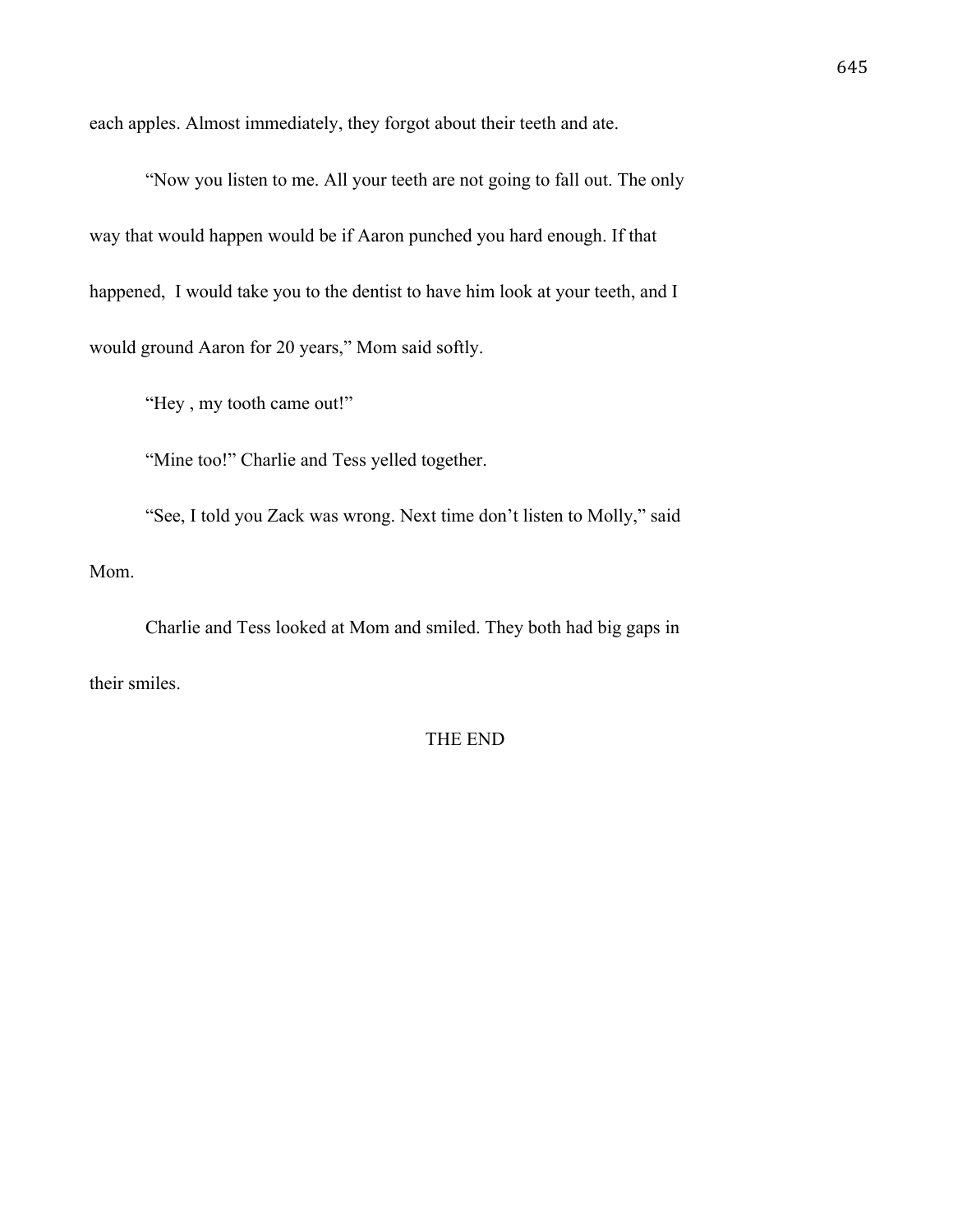**File Name: N5R Tooth Trouble**

**Narrative** 

**Grade 5**

**Range of Writing**

# **Tooth Trouble**

"Charlie if you don't like your oatmeal just tell me and I'll get you some cereal." Mom said looking over the table with a puzzled face.

Her daughter, Charlie, short for Charlene was chewing her favorite food slowly and carefully and she was making a funny face. Charlie's twin sister, Tess was doing the same thing. "We like oatmeal, but we don't want to disturb them." said Tess.

"Disturb who?" asked Aaron, their older brother. He shook his curly black hair nd looked strangely at Mom. She looked back and shrugged.

Tess and Charlie threw back their tiny red cropper heads and showed their teeth. They each wiggled one and smiled. "Looth tooth." said Aaron getting up from the table and putting on his backpack.

"Looth tooth." said Tess and Charlie at the same time. They were walking out the door with Aaron to catch the bus. Mom followed them out the door and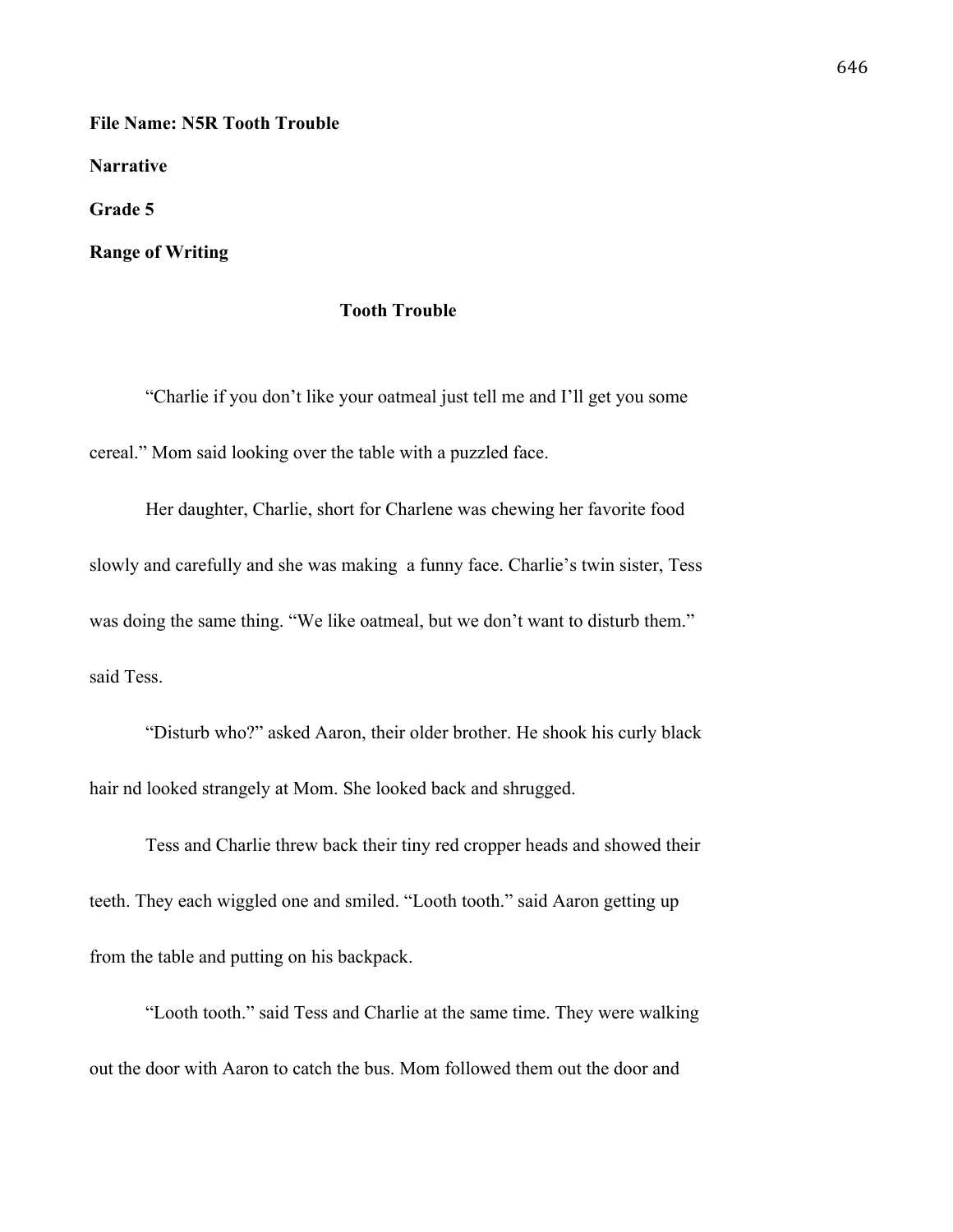got into the car to go to work.

"Bye kids, see you after school!" called Mom backing out of the driveway.

On the bus Charlie and Tess decided to tell thier best best friend Molly first about thier teeth. When they got to school they ran into kindergaten room faster than Aaron could run to the eighth grade room. In the class room they met the very person they wanted to see, Molly Stagburn.

"Molly! Molly, guess what?" yelled the twins.

"What?" said Molly.

"We have loose teeth!" said the twins with a big smile. A look of horror spred across Molly's face.

Oh, no!" she said.

"My big brother Zack said that when one tooth comes out the rest come out too. He knowes everything becausf he's almost in third grade." Tess and Charlie almost cried.

At snack they only ate one cracker each, and at lunch they decided not to eat at all.

After lunch, their teacher, Mrs. Tellen noticed they where looking sort of pale.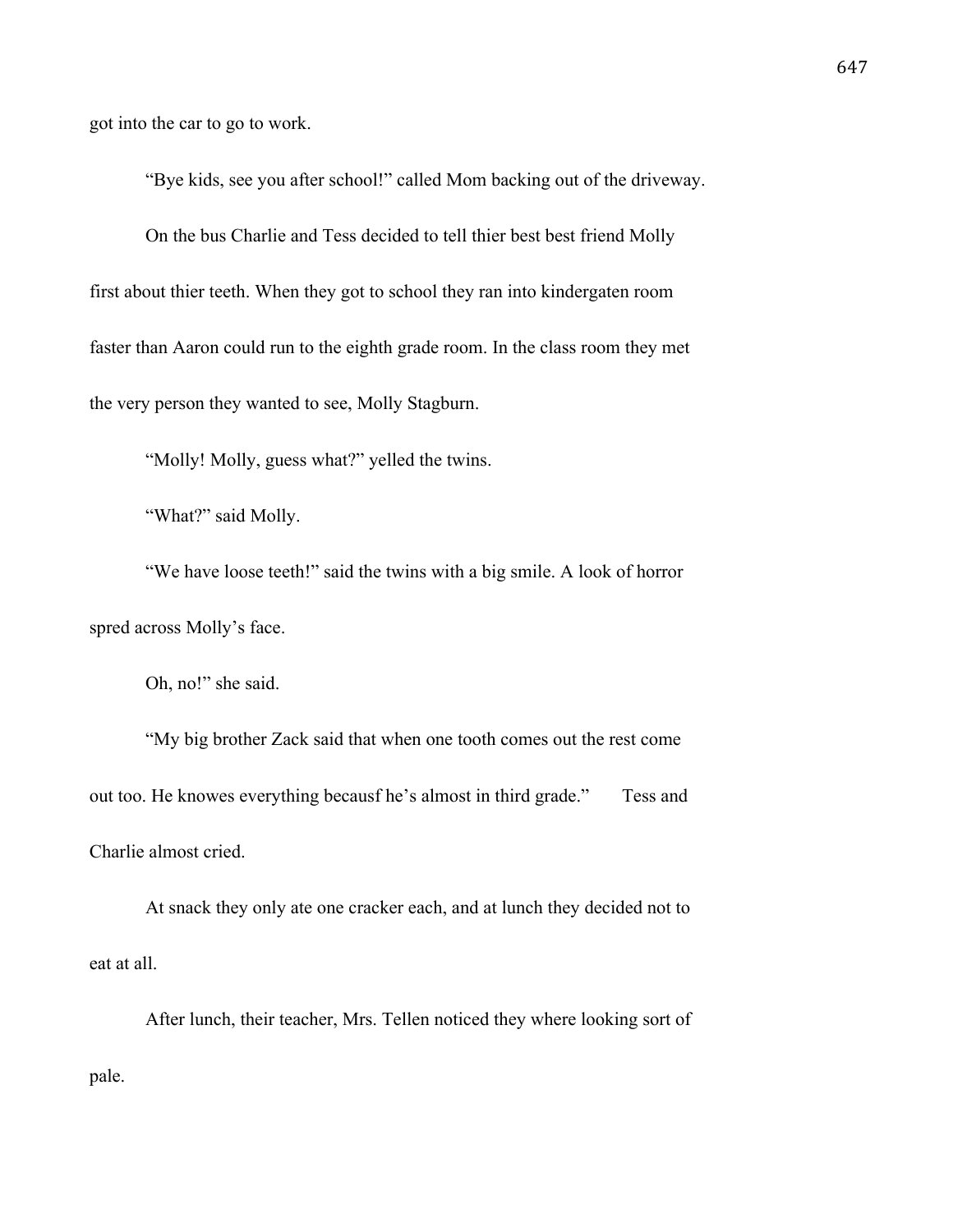"Charlie, Tess, are you feeling all right?"

"No," they replied.

"Oh dear, I suppose I should call your mother," she sighed and walked over to the phone.

Half an hour later the twins found themselfs in the back of their mothers car.

"Girls, I would like you to tell me what made you sick. Was it something you ate?" Charlie and Tess looked at each other.

"Actually Mom, we haven't eaten all day," said Tess.

"But you told me what you wanted. Did you change your minds?"

"No. but we didn't want all our teeth to fall out."

"What did Aaron tell you this time?" Mom asked rembering the time Aaron had told them that if you ate bananas, monkeys would fly out your ears. "It wasn't Aaron this time. Molly's brother said that if one tooth comes out the others come out too," said Tess as they pulled into the driveway.

"Molly's brother has a grapenut for a brain." Mom joked.

When they were inside the house, Mom put them on schools and gave them each apples. Almost emediatly they forgot about their teeth and ate.